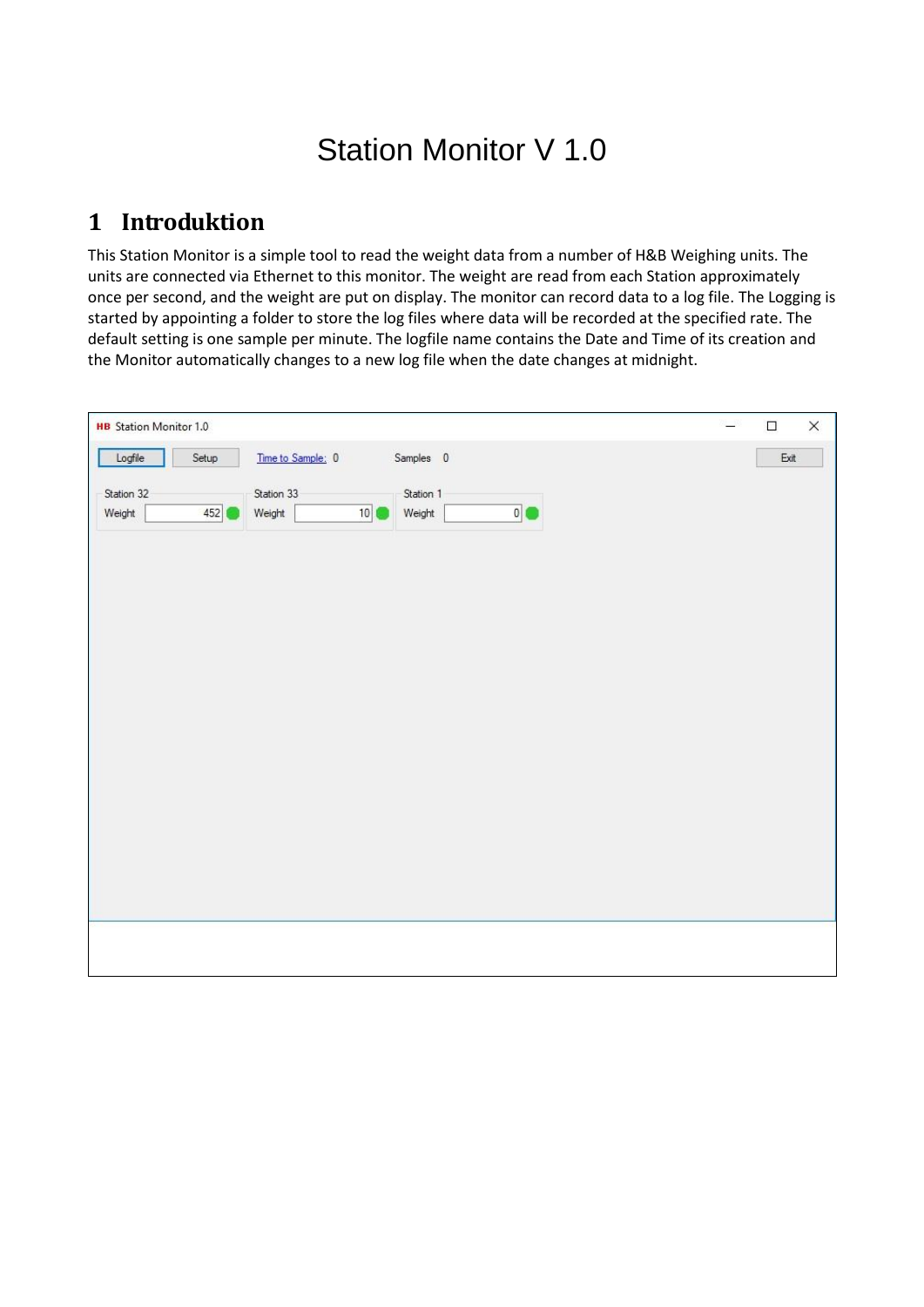# **2 Getting Started.**

First, you must tell the Station Monitor which stations you want to monitor. When the Station Monitor is started first time it will look like this:

| <b>HB</b> Station Monitor 1.0 |       |                   |              |
|-------------------------------|-------|-------------------|--------------|
| Logfile                       | Setup | Time to Sample: 0 | Samples<br>0 |

The "Logfile" button is grayed because there are no stations at this point and the "Setup" button is highlighted. The "Setup" button is the entry to setup one or more stations. It Open the Station Edit window:

| <b>HB</b> StationEditForm |                             |     | œ      | $\Box$ | $\times$ |
|---------------------------|-----------------------------|-----|--------|--------|----------|
| StationMonitor            | <station name=""></station> |     |        |        |          |
|                           |                             |     |        |        |          |
|                           |                             |     |        |        |          |
|                           |                             |     |        |        |          |
|                           |                             |     |        |        |          |
|                           |                             |     |        |        |          |
|                           |                             |     |        |        |          |
|                           |                             |     |        |        |          |
|                           |                             | New | Remove | OK     |          |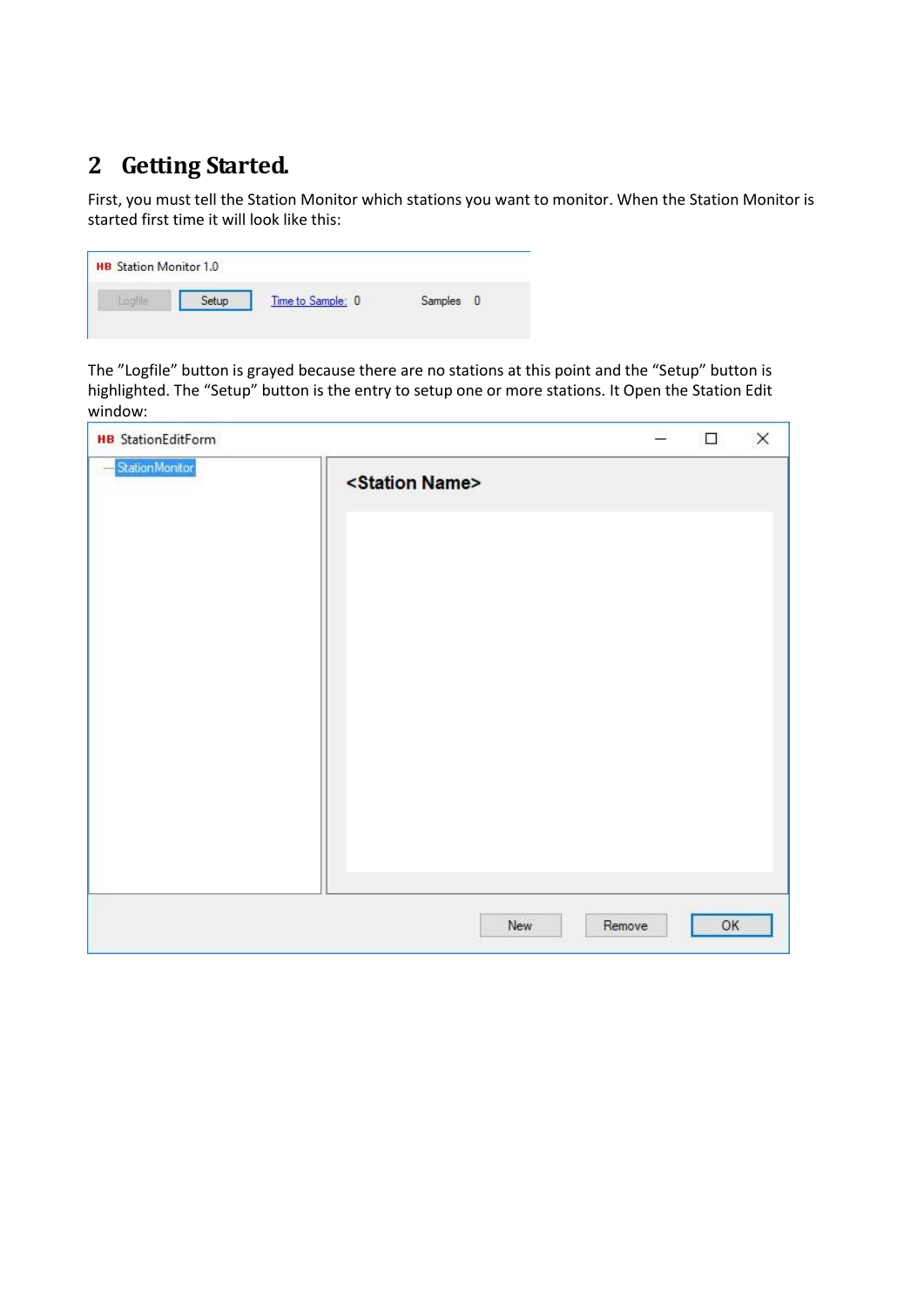#### *2.1 Add a new Station*

Press the "Setup" button to open the Station Edit window.

Here you can create New stations or Remove existing stations. Press New to setup a new station to monitor.

| Create a new Station | $\pmb{\times}$                                                                                 |
|----------------------|------------------------------------------------------------------------------------------------|
| Station Name         | <name></name>                                                                                  |
| <b>IP Address</b>    | 192.168.0.32 ID=1415                                                                           |
| <b>TCP Port</b>      | 192.168.0.32 ID=1415<br>192.168.0.33 ID=1415<br>192.168.0.100 ID=1415<br>192.168.16.23 ID=1410 |
|                      |                                                                                                |
|                      | Cancel<br>OK                                                                                   |

Enter the desired name for the station in the "Station Name" field and select the actual station IPv4 Address. If you can't see your station, you can also enter the IP Address manually in this field. When the IP Address is entered manually it must be entered as the IP-Address only e.g. "192.168.11.90". The TCP port is default 23 (telnet). If you are using Ethernet to Serial converters, like the NET485, you may need to enter a different port.

The IP Addresses shown as possible IP addresses are H&B units found on the local network. However routers and switches *may* prevent the Station Monitor from "detecting" H&B units.

When new stations have been added or stations have been removed you *must* restart the Station Monitor to apply the changes.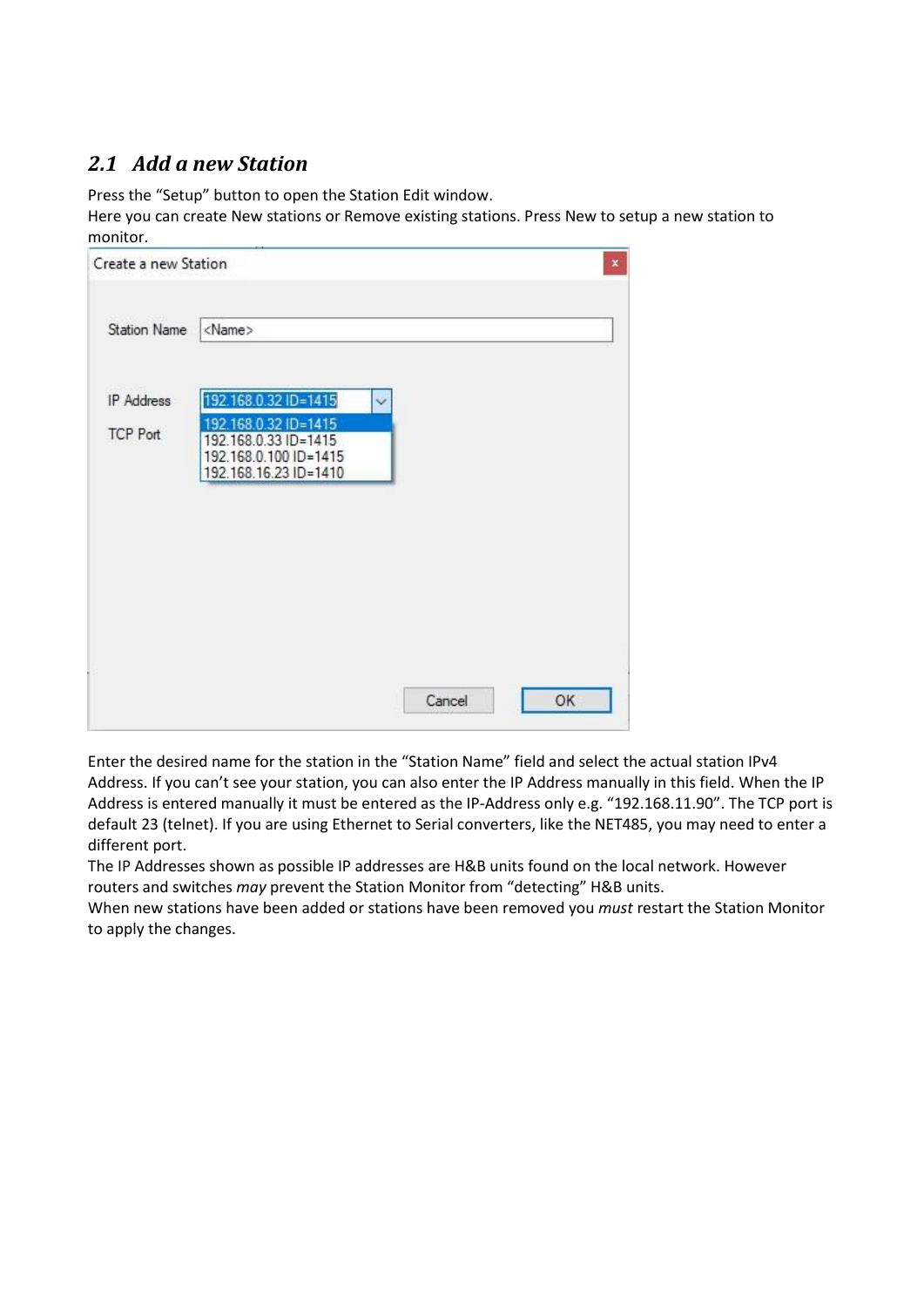#### *2.2 Remove a station*

Press the "Setup" button to open the Station Edit window.

Here you can Remove existing stations. Click on the station you want to remove.

Then press the "Remove" button.

When new stations have been added or stations have been removed you *must* restart the Station Monitor to apply the changes.

| <b>HB</b> StationEditForm                               |                                     |                       |        | $\Box$ | X |
|---------------------------------------------------------|-------------------------------------|-----------------------|--------|--------|---|
| □ StationMonitor<br>Station 1<br>Station 2<br>Station 3 | <b>Station 2</b><br>Protocol<br>IPE | ASCII<br>192.168.0.32 |        |        |   |
|                                                         |                                     |                       |        |        |   |
|                                                         |                                     |                       |        |        |   |
|                                                         |                                     |                       |        |        |   |
|                                                         |                                     |                       |        |        |   |
|                                                         |                                     |                       |        |        |   |
|                                                         |                                     |                       |        |        |   |
|                                                         |                                     | New                   | Remove | OK     |   |